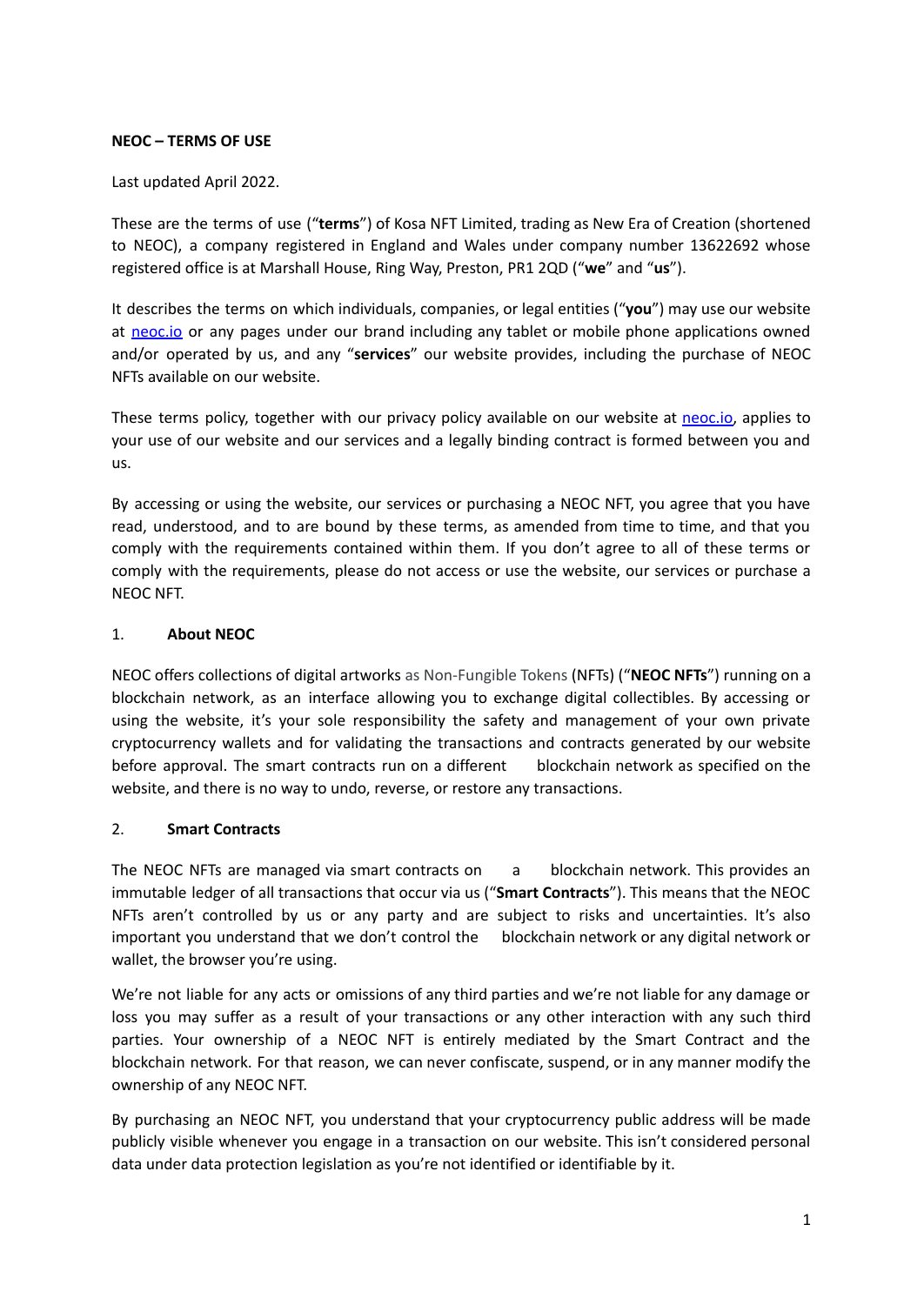# **3. Mystery Boxes**

On our website, we will from time to time advertise "**Mystery Boxes**" which will contain a NEOC NFT. The release date and reveal date of the Mystery Boxes will be as stated on the website.

To buy a Mystery Box, you need a cryptocurrency wallet with sufficient funds (to cover the cost of the Mystery Box and the prevailing transaction fees at the time of purchase) and a MetaMask plug-in to your browser.

You can buy a Mystery Box as soon as it is released and the sale will continue until supply lasts or until a date we specify on the website. After you have bought the Mystery Box, it will be "**minted**" which means that your token will be published on the blockchain. You will then receive the NEOC NFT in your MetaMask wallet with a 'general' display picture and timescales will depend on the blockchain network load. After the minting transaction complete, your minted NEOC NFT will arrive into your cryptocurrency wallet and you will be the owner of the minted NEOC NFT. At this point you are able to trade, sell and transfer your asset. Afterwards (time will be specified on the website), there will be reveal when we will update the metadata, the visual (e.g. image) and other properties connected to the particular NFT.

When you click to buy a Mystery Box, you'll receive a pop up from MetaMask showing the price and estimated transaction fee payable by you. All Mystery Boxes are paid for in a cryptocurrency as specified on the website, so the value in traditional fiat currency will fluctuate.

It is important for you to understand and accept that the contents of the Mystery Box will not be known to you until you have finalised the transfer of cryptocurrency from your MetaMask wallet. All sales are final so you can't return your NEOC NFT for a refund if you don't like it. Please also note that the sale of Mystery Boxes on our website doesn't constitute a regulated activity under the Gambling Act 2005, however we recommend that you purchase responsibly and only do so if you're completely comfortable.

# **4. Ownership**

As stated above, every NEOC NFT is an NFT on the blockchain network and when you purchase an NEOC NFT, you own the art/design/drawing associated with that NEOC NFT ("**Art**") of the NEOC NFT. By "**own**", we mean a NEOC NFT that you have purchased or otherwise rightfully acquired from a legitimate source, where proof of such purchase is recorded on the relevant blockchain.

As long as you comply with these terms at all times, we grant you a worldwide, royalty-free, non-exclusive licence to use, copy, and display the Art ("**Personal Licence**"). This Personal Licence means that you can use the NEOC NFT for your own personal, non-commercial use and you can participate in a marketplace for the sale of your NEOC NFT. You must however ensure that the marketplace or any third party website/application that permits the inclusion, involvement, or participation of your NEOC NFT cryptographically verifies each NEOC NFTs owner's rights to display the Art so that only the actual owner can display the Art and that the Art is no longer visible once the owner of the NEOC NFT leaves the website/application.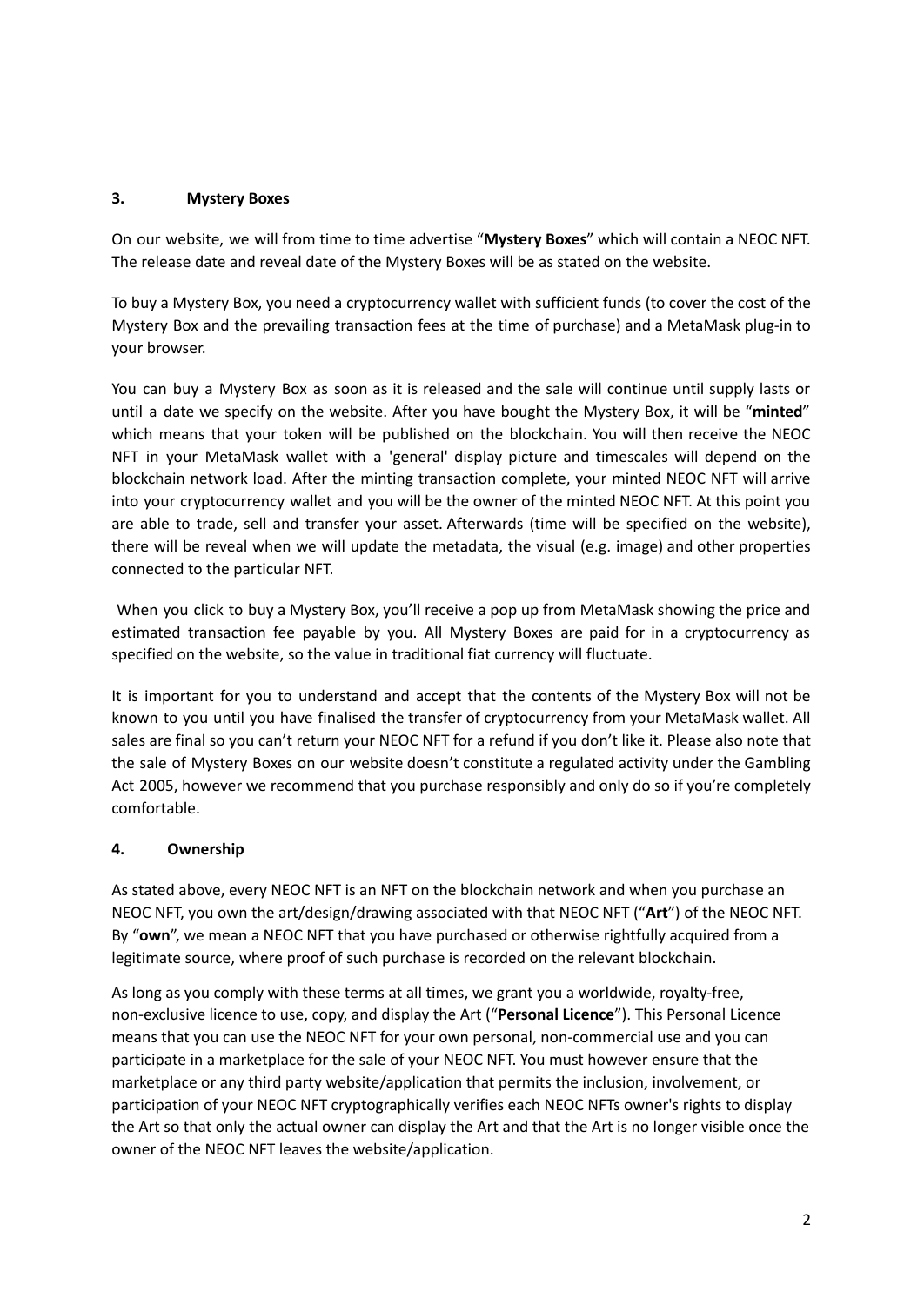In addition, as long as you comply with these terms at all times, we grant you an unlimited, non-exclusive, worldwide licence to use, copy, and display the purchased Art for the purpose of creating derivative works based upon the Art ("**Commercial Use Licence**"). As above, This includes using the Art to produce and sell merchandise products displaying copies of the Art.

The Personal Licence and Commercial Use Licence (collectively, "**Licences**") granted to you applies only to the extent that you continue to own the NEOC NFT. If you sell, trade, donate, give away, transfer, or otherwise dispose of your NEOC NFT, your License to that NEOC NFT will automatically and immediately expire and you will have no rights whatsoever in or to the Art for the NEOC NFT.

# **5. Restrictions**

By entering into these terms and purchasing a NEOC NFT, you agree that you are not permitted, nor can you permit any third party to do or attempt to do any of the foregoing without our express prior written consent in each case:

- modify the Art for your NEOC NFT in any way, including, without limitation, the shapes, designs, drawings, attributes, or colour schemes;
- use the Art for your NEOC NFT to advertise, market, or sell any third party product or service;
- use the Art for your NEOC NFT in connection with any images, videos, or other media that depict hatred, intolerance, violence, cruelty, or anything else that could reasonably be found to constitute hate speech or otherwise infringe upon the rights of other;
- use the Art for your NEOC NFT in movies, videos, or any other forms of media (except as permitted under the Licence granted in section 4)
- sell, distribute for commercial gain (including, without limitation, giving away in the hopes of eventual commercial gain), or otherwise commercialise merchandise that includes, contains, or consists of the Art for your NEOC NFT (except as permitted under the Licence granted in section 4)
- attempt to trademark, copyright, or otherwise acquire additional intellectual property rights in or to the Art for your NEOC NFT; or
- otherwise utilise the Art for your NEOC NFTs for your or any third party's commercial benefit.

If the Art associated with your NEOC NFT contains any licensed intellectual property from a celebrity, athlete, or other public figure), you understand and agree as follows:

- that you will not have the right to use such third party intellectual property in any way except as incorporated in the Art
- that the Commercial Use license granted in section 4 won't apply;
- that, depending on the nature of the license granted from the owner of the third party intellectual property, the creator of the NEOC NFT may need to pass through additional restrictions on your ability to use the Art; and
- to the extent that the creator of the NEOC NFT informs you of such additional restrictions in writing (including by email)), you will be responsible for complying with all such restrictions from the date that you receive the notice, and that failure to do so will be deemed a breach of this license. The restriction in this section 5 will survive the expiration or termination of this Licence.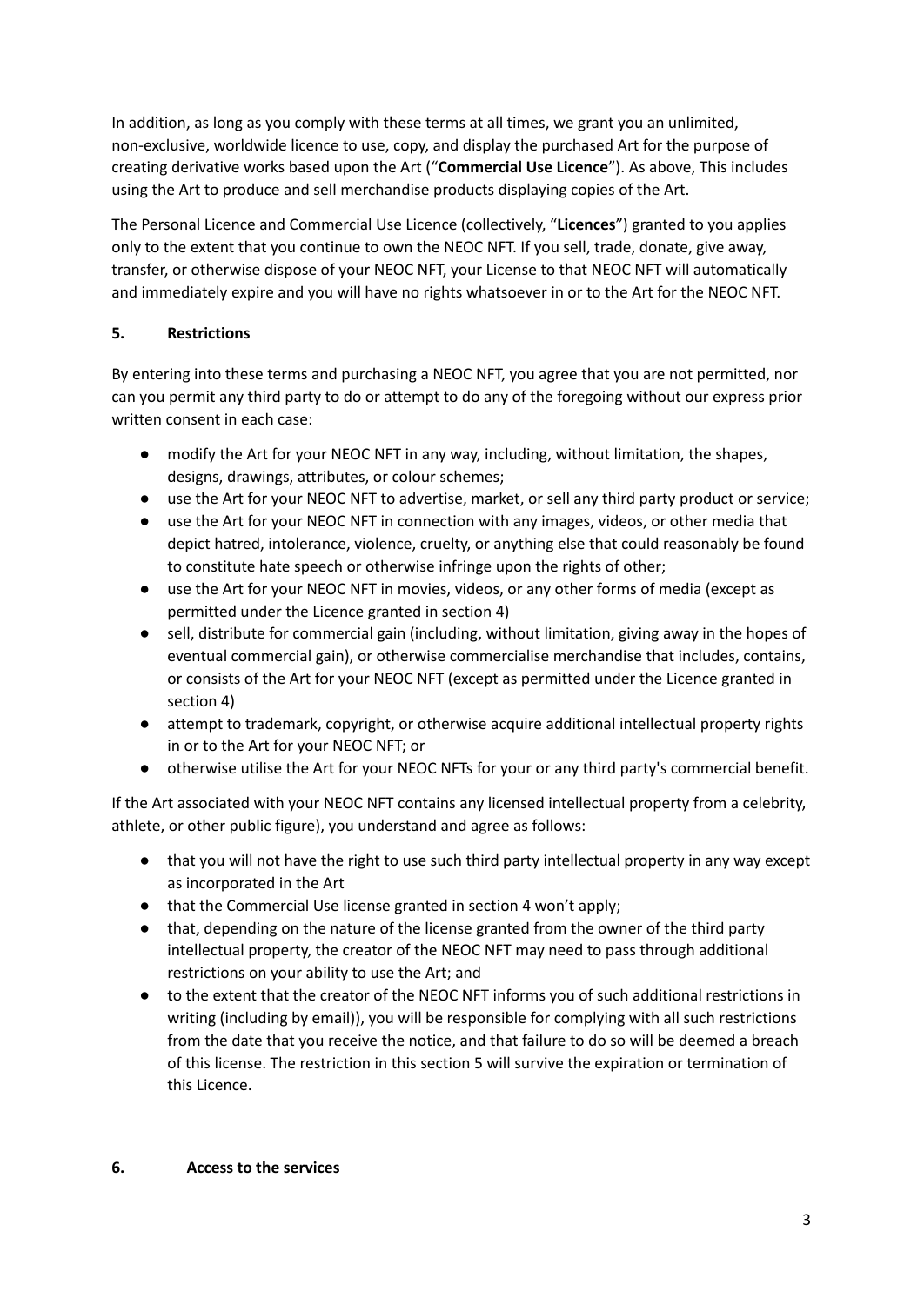By using our services, you represent and warrant that:

- You are at least 18 years old;
- You have capacity to enter into legal contacts on your own behalf;
- You agree to be bound by these terms;
- Your use of the services is not prohibited by applicable law, and at all times is compliant with applicable law; and
- You are solely responsible for your use of the services and, if applicable, for all activities that occur on or through your user account.

If you allow anyone else to use the website, you must make sure that they read these terms first, and that they follow them.

# 7. **Your responsibility**

You aren't permitted to use the services in any way except as permitted by these terms. Without limiting the generality of the preceding sentence, you may not:

- infringe any of our intellectual property rights, including but not limited to copyrights, patents, trademarks, or trade secrets;
- use the services to transmit any data or send or upload any material that contains viruses, Trojan horses, worms, time-bombs, keystroke loggers, spyware, adware, or any other harmful programmes or similar computer code designed to adversely affect the operation of any computer software or hardware;
- use any robot, spider, other automated device, or manual process to monitor or copy the services or any portion thereof other than copying or exporting as permitted by these terms;
- make any back-up or archival copies of the website or any part thereof, including disassembling or de-compilation of the website;
- use the services in any unlawful manner, for fraudulent or malicious activities, or in any way inconsistent with these terms;
- or violate applicable laws in any manner.

By using the services, you warrant to us that you're aware of and solely responsible for compliance with all applicable laws and regulations that govern your use of the services and you alone are liable for any breach of your obligations under these terms.

# **8. Use of the website**

You have permission for temporary use of the website, but we can withdraw or change our service at any time without telling you and without being legally responsible to you. Only use the website as allowed by law and these terms. If you don't, we may suspend your usage, or stop it completely.

We frequently update the website and make changes to it, but we don't have to do this. No material on the website is intended to contain advice, and you shouldn't rely on them. We exclude all legal responsibility and costs for reliance placed on website by anyone.

You may not misuse the website (including, without limitation, by hacking it). We will fully cooperate with any law enforcement authorities or court order requesting or directing us to disclose the identity or locate anyone posting any material in breach of this section.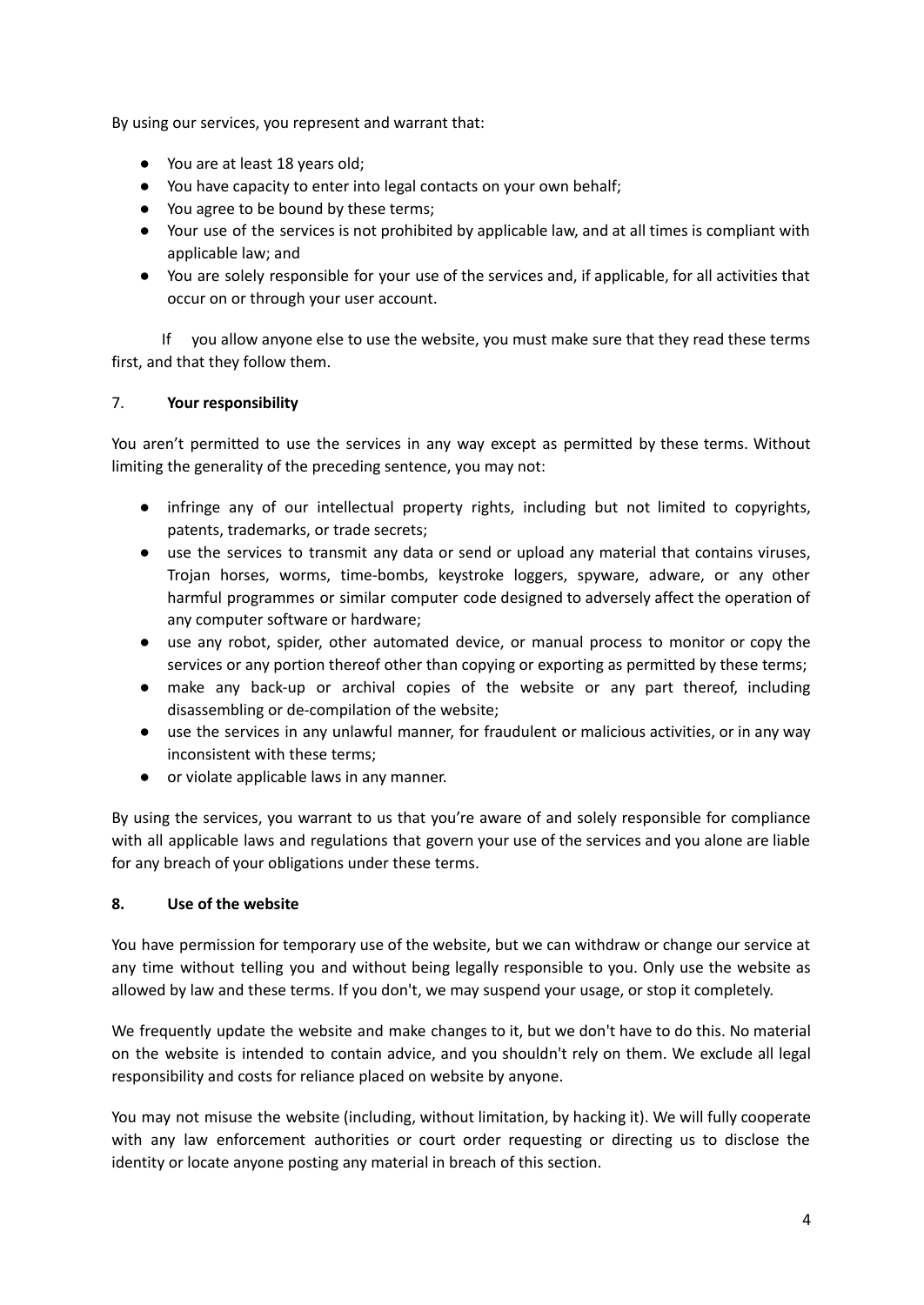We do not make any warranty to you that the website will be uninterrupted or error-free and while we will use commercially reasonable endeavours to ensure the website is available 24/7, we cannot guarantee it and we are not liable for any downtime or where the website is unavailable to you, such as due to maintenance or a force majeure event.

# **9. Our legal responsibility to you**

Our website is provided "as is" and "as available" without warranties of any kind, whether express or implied, and you acknowledge that you use the website at your sole risk.

We don't guarantee the accuracy of material on the website, nor do we make any guarantees as to the timelines, performance, completeness or suitability of the information and materials found on the website for any particular purpose. As far as legally possible, we exclude legal responsibility for the following:

- Any loss to you arising from use of the website; and
- Loss of income, profit, business, data, contracts, goodwill, or savings.

We also exclude, as far as legally possible, all terms and warranties or promises implied by law or by statutes. We do not exclude legal responsibility for death or personal injury owing to our negligence, or legal responsibility for fraud or fraudulent misrepresentation, or for anything else where exclusion is not allowed by the law. We reserve the right at any time to modify or discontinue any of the products and services without notice at any time.

You acknowledge that there are inherent security risks when providing information and dealing online over the internet. You assume all risks relating to your use of our website and services, which includes the risks generally linked to use of the internet, mobile or desktop apps, blockchain technology, cybersecurity, licences, marketplaces, regulation and your online or offline communications and interactions with other users of our services and with other persons with whom you communicate or interact as a result of your use of our services.

You acknowledge that we have no control over or make any guarantees to you regarding any smart contracts nor will we be responsible or liable for any losses you incur as a result of using a blockchain network. In addition, we will not be in any way responsible for any loss or damage that may arise from your integration of your MetaMask wallet with our website.

# 10. **Indemnity**

To the maximum extent permitted by law, you agree to indemnify us from, and hold us harmless from, and against all loss that arises from or in connection to:

- your access and use of our services; and
- your breach of these terms of use.

### 11. **Intellectual property rights**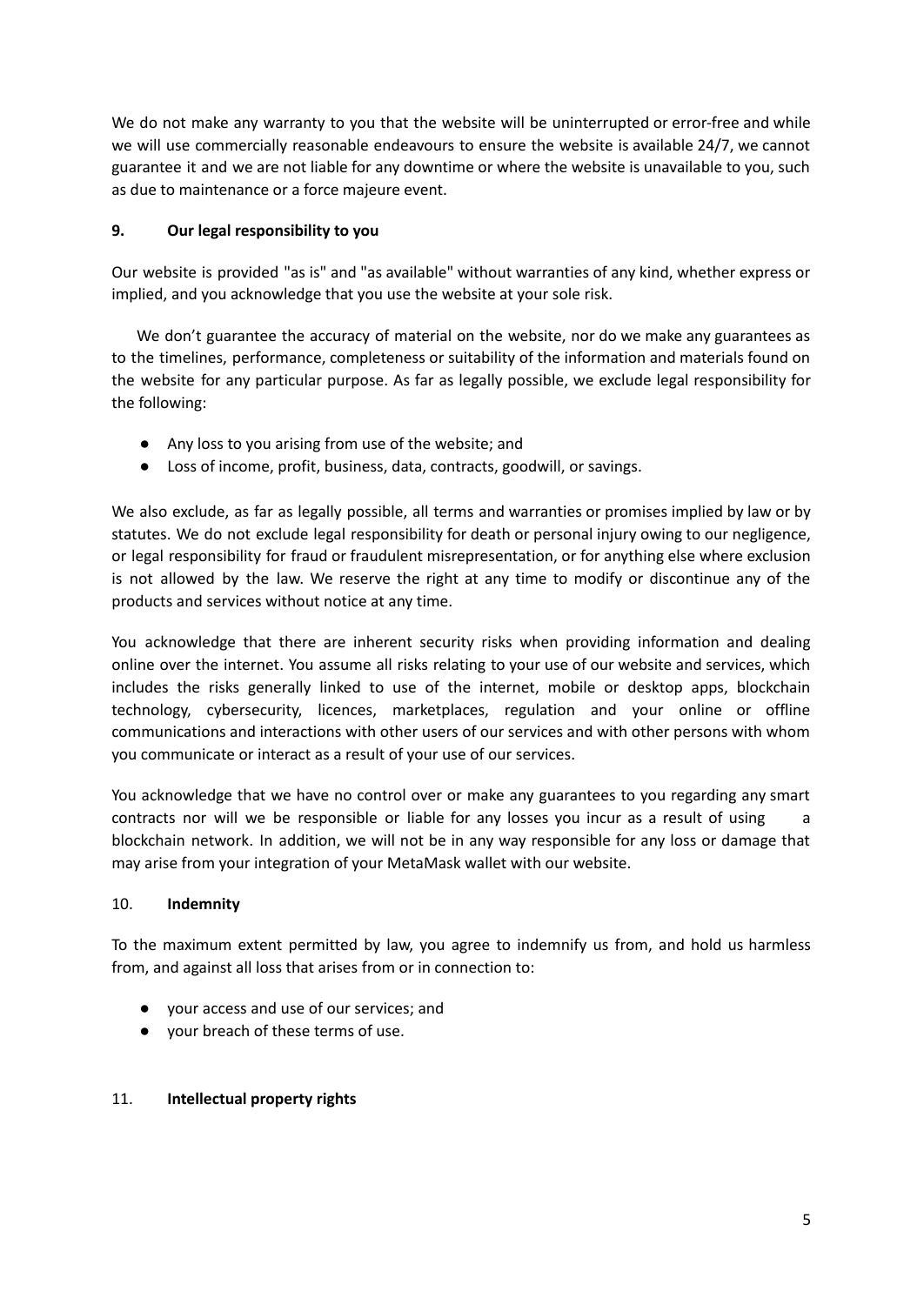We are the owner or licensee of all intellectual property rights in the website (for example the copyright and any rights in the designs) and in any of the material posted on it. They are protected by copyright.

You acknowledge that you are prohibited from copying, disassembling, reverse decompiling or saving the same, in any manner or any form whatsoever, by any means whether electronic, manual, mechanical, digital, optical, photographic, or otherwise any of our intellectual property to pass of as your own for the purpose of redistribution, dealing or reselling of the products or services.

If you breach these terms, you lose your right to use the website, and must destroy or return any copies of our digital content or products you have made.

# 12. **Uploading to the website**

Material that you upload will be regarded as non-confidential and not owned. This means that we can copy it, distribute it, and show it to other people for any purpose. You agree that if anyone else claims to own the material, or says that it breaches their rights, we can give them your identity.

We won't be legally responsible to anybody for the accuracy of material that you upload to the website and we can remove it at any time. This section does not apply to any personal data you input into the website, which will be handled in accordance with our privacy policy, available on our website.

# 13. **Computer offences**

If you do anything which is a criminal offence under the Computer Misuse Act 1990, your right to use the website will end straightaway. We will report you to the relevant authorities and give them your identity. Examples of computer misuse include introducing viruses, worms, Trojans and other technologically harmful or damaging material.

You must not try to get access to the website or server or any connected database or make any 'attack' on the website. We won't be legally responsible to you for any damage from viruses or other harmful material that you pick up via the website.

# 14. **Third party websites**

The website may contain links to third party websites or resources. We provide these links for convenience only and we're not responsible for the content, products, or services on or available from those websites or resources, or links displayed on such websites. To the extent permitted under applicable law, you acknowledge sole responsibility for and assume all risk arising from, your use of any third party websites or resources, we do not endorse or support any third party website content nor are we responsible for what is contained on such third party websites.

# 15. **Privacy**

All personal data that we may use will be collected, processed, and held in accordance with the provisions of the UK Data Protection Act 2018. For complete details of our collection, processing, storage, and retention of personal data including, but not limited to, the purpose(s) for which personal data is used, the legal basis or bases for using it, details of your rights and how to exercise them, and personal data sharing (where applicable), please refer to our privacy policy, available on